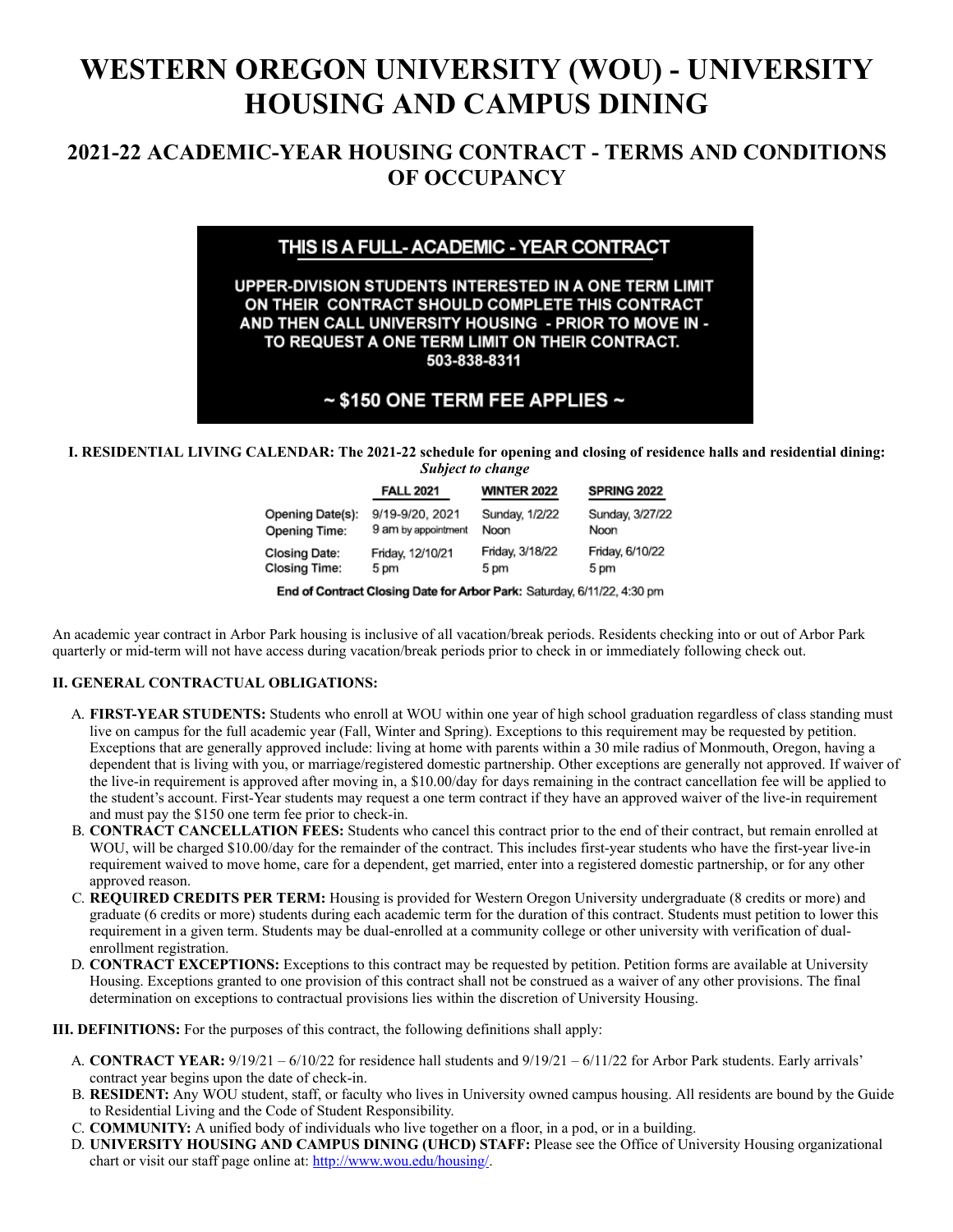- E. **LIVE-IN PROFESSIONAL STAFF RESIDENT DIRECTOR (RD):** Responsible for the overall operation of assigned residence hall(s) or apartments. Supervises Resident Assistant staff, serves as conduct officer, resource person, and emergency response person to students.
- F. **RESIDENT ASSISTANT (RA):** Upper-Division student who lives in the hall and manages a residential community (floor, pod, wing, building). The RA serves as an advisor, policy enforcer, programmer, and resource person to students.
- G. **HALL:** Residential building that houses students / faculty / staff.
- H. **UNIVERSITY PROPERTY:** Property, equipment, and materials which WOU owns and for which the University has responsibility.

## **IV. TERMS AND CONDITIONS OF OCCUPANCY**

This contract is designed so that the residents who abide by the contract receive the greatest benefit. The Terms and Conditions of Occupancy are based on the established educational goals of the University, consideration for other residents, health and safety standards, compliance with established laws, and the University's Code of Student Responsibility.

If a student does not comply with the Terms and Conditions of Occupancy, the policies set forth in The Guide to Residential Living, or the Code of Student Responsibility, the student may be subject to disciplinary action, including eviction, with financial consequences. Questions concerning any of the terms and conditions, should be directed to the office of University Housing.

**One Term Contract:** Upper Division and Transfer students have the option to request a one term contract, renewable each term. First Year students who live withina 30 mile radius of Monmouth, Oregon may also request a one term contract with an approved waiver. To do so, complete this contract, then call University Housing before moving into the halls (503-838-8311) to pay the \$150.00 one term fee. This contract is an academic year contract unless the \$150 fee is paid prior to check-in. A student cannot convert an academic year contract to a one term contract after moving onto campus. One term contracts are not available Spring Term.

## **A. RESIDENTIAL DINING:**

- 1. **Meal Plan Options:** The Residential Meal Plan options are noted in the Room and Board rate table on page 4 of this document.
- 2. **General Meal Plan Information:** At the beginning of each term, food dollars are deposited into individual resident accounts and the overhead expense will be included with meal plan charges. With the exception of Arbor Park residents, purchase of a Residential Meal Plan is required each term. Residents may purchase food at any location on campus at any available time. Because residents pay for foodservice overhead expenses, residential students enjoy up to a 30% discount (unless otherwise specified) for prepared food items purchased at the Valsetz Food Court. Menu items are individually priced. Purchases at other campus restaurants are priced at full retail because the residential meal plan does not prepay overhead expenses for those restaurants.

Regular meal service in Valsetz Dining Hall will be determined for Fall Term. Meal hours are subject to change to accommodate holidays, vacation periods, campus closures and delays, and the beginning and ending of a term.

Meals can be purchased for guests as long as the cardholder is present. Do not remove dishes, trays, or silverware from Valsetz. We plan to provide Take-out containers (Re-WOUsables) this year, if regulations governing the pandemic allow. Remaining balances at the end of the term transfer over to Winter and Spring Terms. Refunds are not given for unused food dollars at the end of any term or at the end of the academic year. Balances should be used by the end of Spring Term. A Financial Commitment to renew housing through the Housing Renewal Process (must be completed by 5:00 pm, on the last day of the academic year. Late requests can not be accepted) allows unused food dollars (\$20 or more) to carry over to a Residential Meal Plan or Wolf Bonus Account\*(WBA) for the next contract year. Additional food dollars can be deposited during Campus Dining office hours with a minimum of \$20.00 – cash, check,credit/debit cards accepted. \*To have leftover meal plan dollars transferred to a WBA, please submit a petition by 5:00 pm on the last day of the academic year to the Campus Dining Office. Late requests can not be accepted.

Meal plan changes are not allowed once the term begins. Meal plan changes are allowed for the following term before the term begins. Meal plan change requests can be emailed to  $\underline{housing}(a)$ wou.edu

#### **B. CHARGES/FEES**

1. **Room and Board Charges:** Room and board rates appear in the Room and Board Rate Table following and do not include Winter Break and Spring Break (Thanksgiving Break is included in the rates). Students not living in the Arbor Park Complex may remain on campus during the vacation breaks at the following rates:

Winter Break: \$250.00

Spring Break: \$100.00

If access to a resident's room is requested during a break there will be a \$35.00 charge per access to room. Students who will not be returning the following term are not eligible to stay during the breaks. Resources and staff support are limited during vacation periods. Therefore, students may be relocated with other students during and meal service may not be available during vacation periods.

No fee is assessed to Arbor Park residents for staying over the breaks.

The Western Oregon University Board of Trustees has authority to modify charges during any academic year if cost expectations on which charges are based substantially exceed present estimates. This includes any substantial increases in energy costs.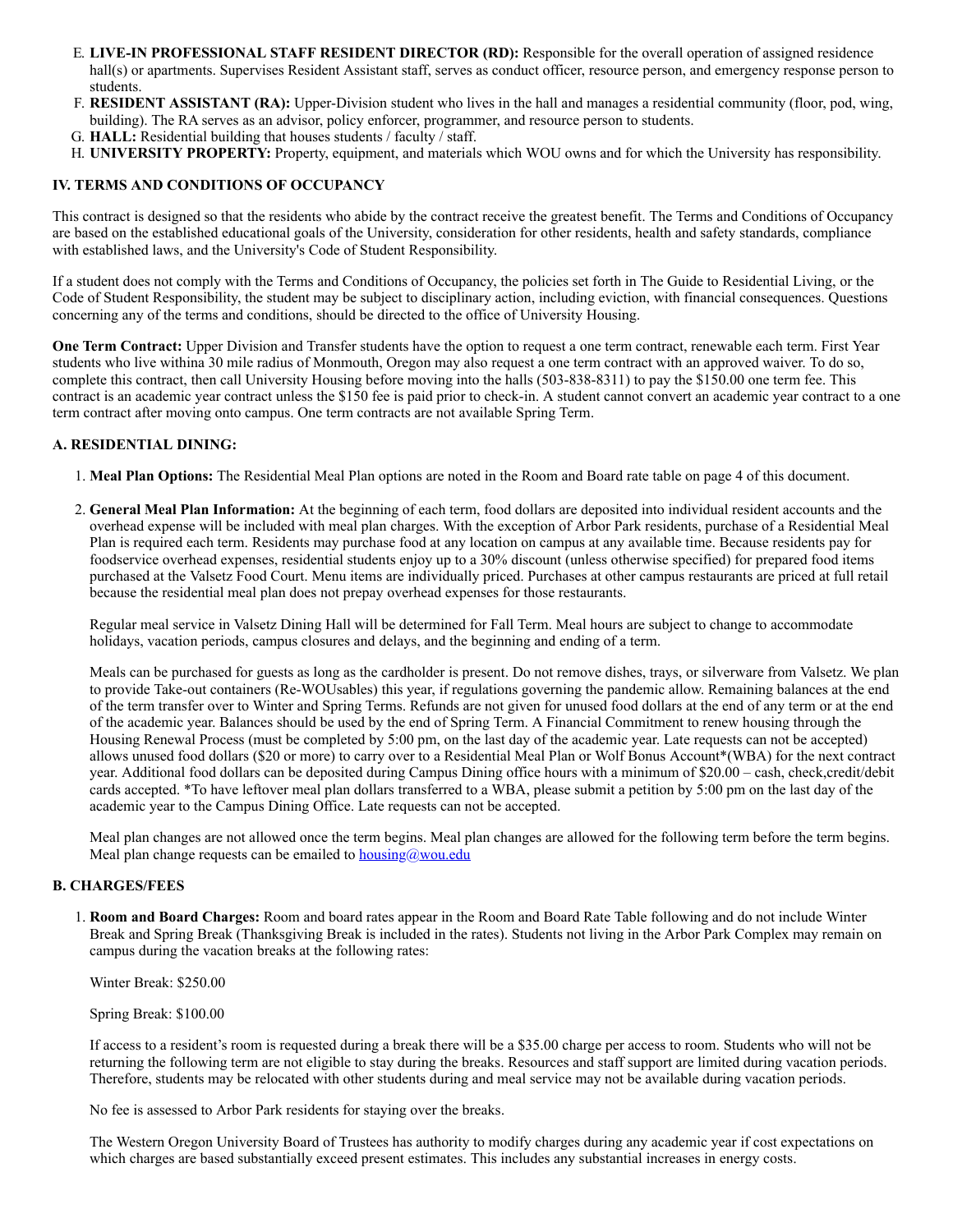- 2. **Housing and Dining Refunds:** If a decision is made to close the Western Oregon University campus, University Housing and Campus Dining will consult with campus and state/federal health authorities to determine which, if any, residence halls will remain open. If Residence Halls remain open and students choose to return home refunds/credits will not be issued to student accounts. If residents are not allowed to stay on campus, refunds/credits will be determined based on the time remaining in the quarter and other fixed costs including but not limited to personnel, debt, and the operations costs of University Housing that do not occur on a daily prorated basis.
- 3. **Prorating of Charges and Refunds:** Students who live in a residence hall less than the full term will be assessed room and dining overhead charges on a prorated basis by the day, except under the following circumstances:
	- a. Moving into a hall during the first ten days of a term, the student will be charged from the first day of the term.
	- b. Moving into a hall during the last ten days of a term, the student will be charged for a minimum of ten days.
	- c. Checking out of a hall properly during the first ten days of a term, the student will be charged a minimum of ten days.
	- d. Checking out of a hall properly during the last ten days of a term, the student will be charged through the last day of the term.

In calculating room and board charges, the date which a student officially checks out of their room with a staff member will be used to prorate charges rather than the date the student withdraws from the University. Students must check out of their rooms with a residential staff member before leaving campus. If a student moves out and does not check out prior to leaving at the end of a term, the student will be charged for 10 days minimum room and board or until the student checks out properly, whichever is greater. Charges will continue to be assessed until the student has checked out properly. However, in no case will the prorated charges be based on a check-out date earlier than the date the student officially withdrew from the institution.

- 4. **Payment:** Room and board payments are to be made online, or at the Cashier's window of the Business Office in the Administration Building. Payment needs to be made on or before the due date listed in the academic calendar of the Schedule of Classes each term in order to avoid penalties. Any amount left on an account will become part of the revolving charge plan. Subsequent payments are due on the first of each month if the revolving charge plan is used. The revolving charge policy statement is available from the Business Office. If the revolving charge plan is used, a minimum of 1/3 of the room and board payment must be made by the first of each month (regardless of what is due on the student's account). Eviction from your residence hall or apartment may result if room and board payments become past due. Students whose accounts are past due may not be eligible to reserve on-campus housing for the next academic year.
- 5. **Food Dollar Refund:** Refunds are determined by the check-out date rather than the date the student withdraws from the University. **\*NOTE:** Food dollar balance refunds will ONLY be based on the current term's balance. Any food dollars rolled over from previous terms are only available for student use (purchase and consumption of food) and are never eligible for refund. See the Food dollar refund schedule for contract cancellation during a term.

| BEFORE the close of                                                                                                                                | % of Balance Refunded |
|----------------------------------------------------------------------------------------------------------------------------------------------------|-----------------------|
| The first day after the Residence Halls open 100%<br>(Fall - 9/20/21, Winter - 1/3/22, Spring - 3/28/22)                                           |                       |
| The 14th calendar day after classes begin $\ldots \ldots \ldots \ldots \ldots \ldots$ 85%<br>(Fall - 10/11/21, Winter - 1/17/22, Spring - 4/11/22) |                       |
| (Fall - 10/18/21, Winter - 1/24/22, Spring - 4/18/22)                                                                                              |                       |
| The 28th calendar day after classes begin $\ldots \ldots \ldots \ldots \ldots$<br>(Fall - 10/25/21, Winter - 1/31/22, Spring - 4/25/22)            |                       |
| After the 28th calendar day after classes begin                                                                                                    | 0%                    |

- 6. **Cancellation of Contract:** Eligible students may be released from the contract by any one of the following options: (a) paying \$10.00 per day for every day of service remaining in the contract in compliance with policy (available to first-year students only if a waiver of the first-year live-in requirement has been granted); (b) withdrawing from school; (c) marriage /registered domestic partnership; (d) graduation. If a student re-enrolls at WOU within the contract period, the contract for housing space will automatically be reinstated. Students must consult with residential staff and UH and follow check-out procedures prior to moving out of the residence halls.
- 7. **Unpaid Debts:** Interest will be charged each month on any unpaid balance. Please see the Business Office for details on interest charges. In the event of unpaid debts, the University and State of Oregon collection procedures will prevail and collection charges will be assessed. Students are responsible for attorney fees and any other charges incurred in the enforcement of collection. The debt may be assigned to a commercial collection agency and/or the Department of Revenue, and will be assessed a referral charge. In addition, the collection agency will add the cost of their service to a student's account. Students are responsible for keeping the WOU Business Office informed of any name/address change until all liabilities and claims have been met satisfactorily. Unpaid debts to the University may preclude subsequent enrollment and housing in the University. Upon leaving the residence halls or apartments, the outstanding balance of this contract becomes due.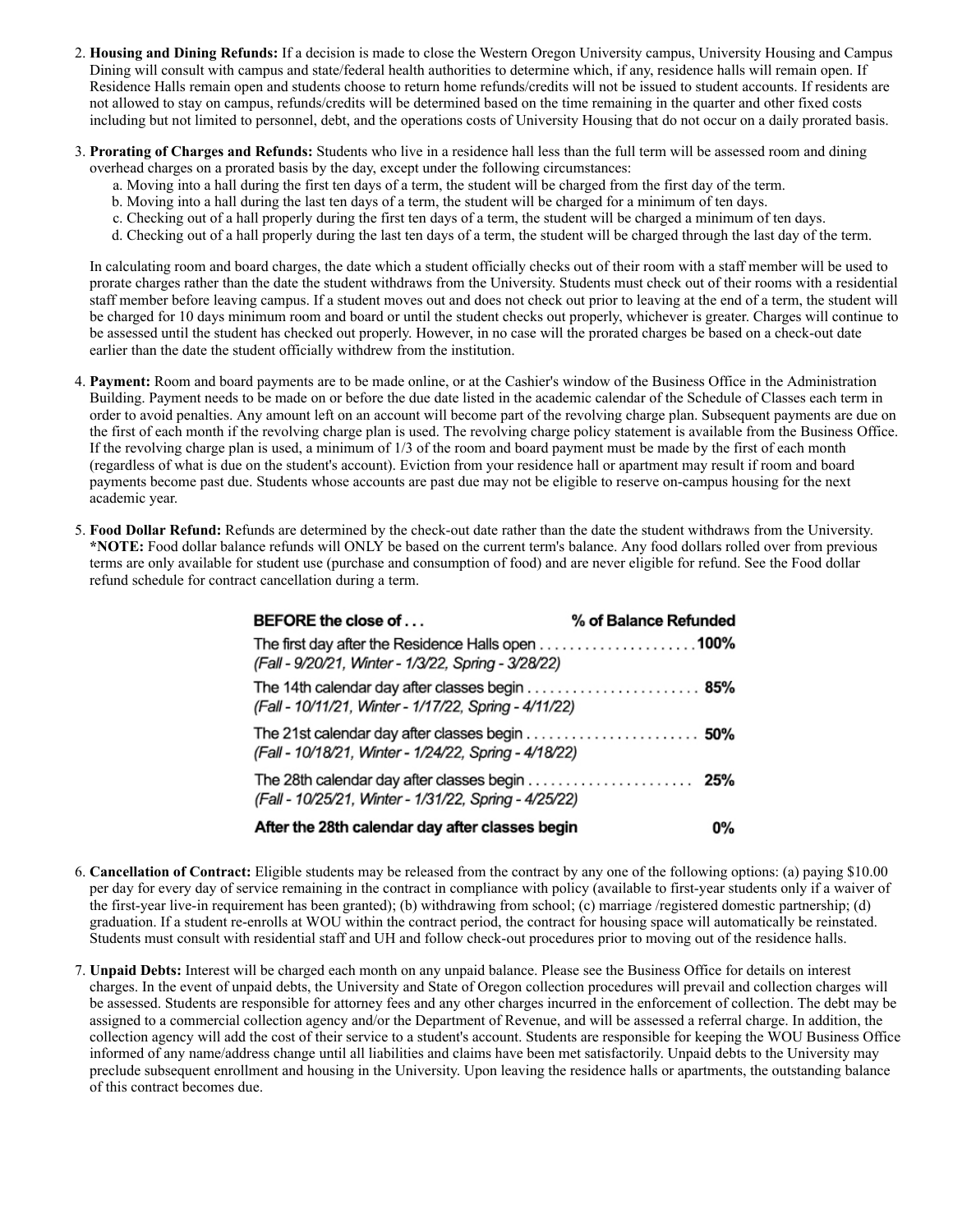#### **C. BUILDING AND ROOM ASSIGNMENTS**

- 1. **Hall Assignments:** [Any student who does not receive a Fall Term hall assignment before arriving to WOU may see their assignment](https://www2.wou.edu/nora/portal.home) online (https://www2.wou.edu/nora/portal.home) *- Look for University Housing Overview.* or receive their assignment at the University Housing office no later than 5:00 pm on the Friday before classes start for any given term. In the event of overbooking, it may be necessary to assign some students to units other than the one to which they were originally assigned or to temporary housing until residence hall space becomes available. In most cases, the latest applicants will be assigned to temporary housing. Students housed in temporary spaces will be charged the full multiple occupancy room and board rate. Assignment is made according to the date the completed application is received. Not all hall requests can be accommodated. University Housing reserves the right to make reassignments at any time based on the administrative needs of the residential program. In most cases, students are assigned with other students of the same gender only. Gender inclusive housing is available in Arbor Park, Barnum, and Ackerman halls. Hall and room assignments for students new to University Housing Winter and Spring Terms will be available on the opening day of the term (Winter: 1/03/22; Spring: 3/28/22).
- 2. **Late Arrivals:** Students arriving after their assigned check-in slot of the first term attending must notify University Housing in writing or the housing assignment may be canceled. If arriving after that time, please note the expected date and time of your arrival.
- 3. **Single Rooms:** Single rooms are assigned on a priority basis according to the dates of application and availability of space. Not all requests can be honored. University Housing will determine when a room may be used as a single room.
- 4. **Vacancy in a Double Room:** When a vacancy occurs in a double room, the remaining occupant must actively participate in finding a new roommate, accept their current room at the higher single rate, or move to a designated single room in the residence hall system.
- 5. **Refusal of a Roommate:** If there is a vacancy in an apartment during this contract, refusal (including, but not limited to verbal, behavioral, or other means of rejection) of a roommate or unwillingness to work with University Housing in finding a roommate will result in single occupancy status and single occupancy charges will be applied. Refusal of a roommate, as it is defined above, may also result in a new living assignment (to another room or hall) and/or disciplinary action.
- 6. **Room Checks During Breaks:** University Housing personnel will check all vacant rooms during Winter and Spring Break, and midterm if needed. If a room is not left in ready condition for an incoming student, the previous resident(s) will at least be charged the appropriate cleaning/damage fees. Double occupancy rooms not left in ready condition for an incoming student may have their room designated single occupancy and then be billed at the higher single rate. Digital photos will be taken for documentation only and residents will be notified of rooms deemed not ready. Ready means that the following room amenities have no personal belongings: bed, desk, drawers, wardrobe/closet, bookshelf, and chair. Beds must be un-bunked. The floor space is clean and free of any items. No furniture can be combined in any way. Common area space must be clean, floors vacuumed, and trash removed from the room.
- 7. **Room Changes:** All students requesting room changes must go through the room change process, which requires a conversation with roommate(s), the RA, and the RD. The RD must approve room changes prior to a move being authorized. Room changes may not take place until after the Monday of the third week of the term. Refer to The Guide to Residential Living for further details. Changing rooms without authorization or failure to follow the room change guidelines outlined in this contract and The Guide to Residential Living will result in disciplinary action and a \$150.00 improper room change fee.
- 8. **Check-out:** As a part of the check-out process, students are responsible for turning in room keys and/or fobs and completing a final inventory of the room with a residence hall staff member. Additionally, the room must be cleaned and ready for occupancy. Failure to follow or to complete the check-out process will result in an improper check-out charge. A late check-out fee of \$25.00 per every half hour will be assessed for students who check out after 5:00 p.m. without prior approval; day fees will be applied as needed. Meal cards are no longer valid upon checking out of the halls. Alternatively, students have the option of using the Express Check-out Process\*. End of year Residence hall check-outs must occur by 5:00 p.m. on June 10, 2022. Arbor Park residents must check-out by 4:30 pm on June 11, 2022. Students participating in or assisting with Commencement exercises on June 11, 2022 may request a late check-out by filling out a residential contract petition from UH. Petitions are also required for any mid-term departure, prior to check-out, and mid-term checkouts must be completed by 5:00 p.m. at the end of the term which students are checking out of.

**\*Express Check-out:** Students sign up for an Express Check-out, complete both sides of the Express Check-out envelope (improper check-out fees will apply for incomplete envelopes), put their housing keys/fobs in the envelope and leave the signed, sealed envelope in their top desk drawer. Students waive their rights to a check-out with University Housing staff and accept responsibility for all damages and cleaning fees (or their portion thereof) in their room, apartment, floor, and building and any charges placed on their account as a result of said damages and cleanliness issues. No appeal of charges will be considered when students have *the option to choose* an Express Check-out. If Express Check-outs are the only option available to students, an appeal of charges may be considered.

- 9. **Eviction:** Students evicted for conduct prohibited by WOU, state or federal laws, and/or this document, or who are evicted for nonpayment of institutional charges, will be responsible for full room and board charges through the date of the eviction and \$10.00 per day for every day of service remaining in the contract.
- 10. **Assignment:** This contract is not assignable without the prior written consent of University Housing. It may be declared void by the University should such an unapproved assignment be attempted.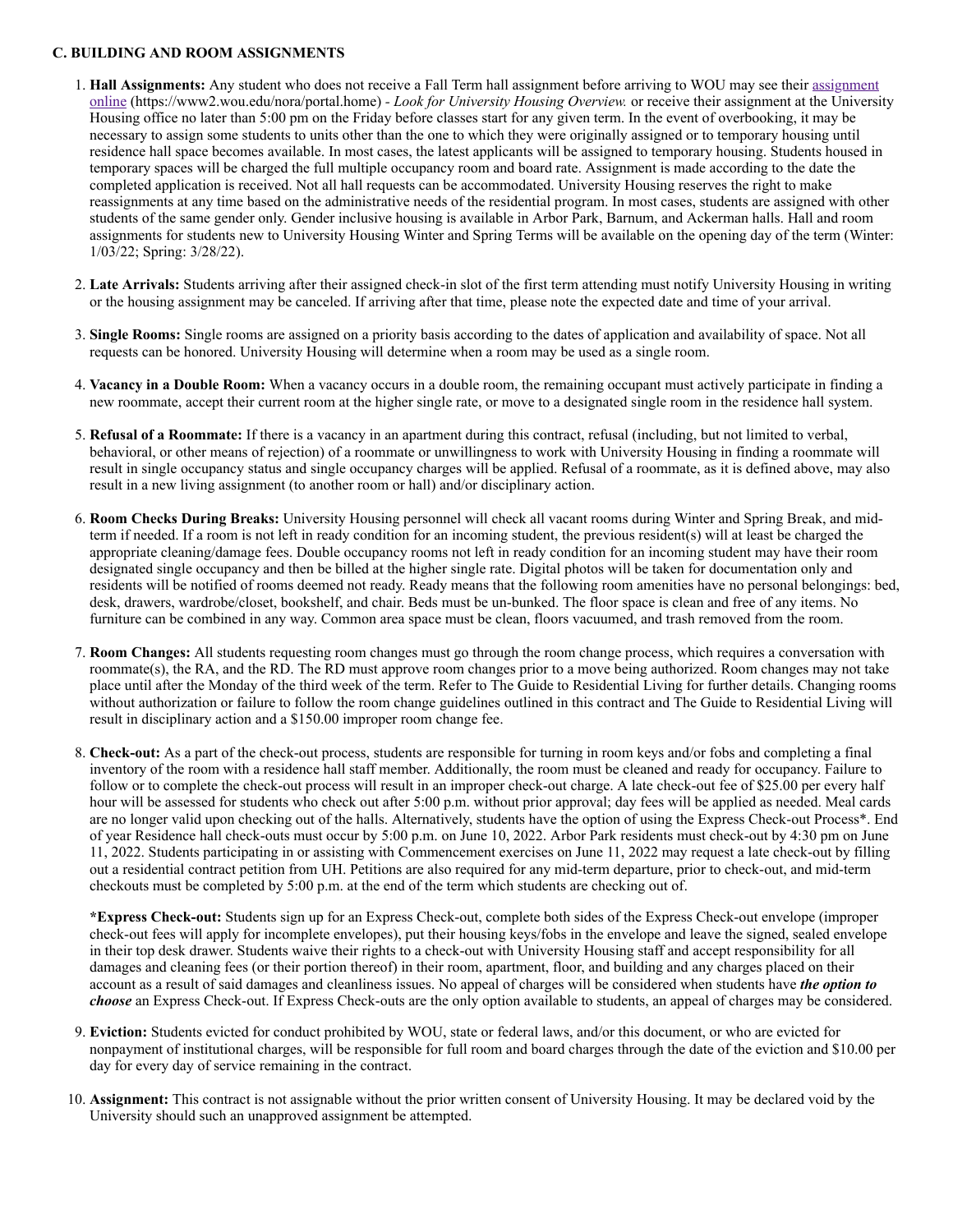RESIDENCE HALL ROOM AND BOARD RATES - 2021-22 (Fall Term is a 12 week term, Winter and Spring Terms are 11 week terms)

Rates listed are per person Double and Triple accommodations are available only to students with confirmed roommates in designated spaces.

|                                                   | <b>ANNUAL</b> | <b>FALL</b> | <b>WINTER</b> | <b>SPRING</b> |                        | <b>ANNUAL</b>                                    | <b>FALL</b>                                                 | <b>WINTER</b>                                                                                                | <b>SPRING</b>                                                  |
|---------------------------------------------------|---------------|-------------|---------------|---------------|------------------------|--------------------------------------------------|-------------------------------------------------------------|--------------------------------------------------------------------------------------------------------------|----------------------------------------------------------------|
| Standard Double #1 - 2/room - Landers             | \$5,737       | \$2,008     | \$2,008       | \$1,721       | <b>Dining Overhead</b> | \$2,422                                          | \$848                                                       | \$848                                                                                                        | \$726                                                          |
| Single 1/room - Heritage, Landers, Ackerman       | \$7,574       | \$2,651     | \$2,651       | \$2,272       | Meal Plan #1           | $$3772 = Diming$<br>Dollars + Dining<br>Overhead | + \$848 Dining OH<br>\$1298 Term Total                      | \$450 Dining Dollars \$450 Dining Dollars \$450 Dining Dollars<br>$+$ \$848 Dining OH =<br>\$1298 Term Total | $\frac{1}{2}$ + \$726 Dining OH =<br>\$1176 Term Total         |
| Super Single - 1/ larger room - HER, LAN, ACK     | \$8,242       | \$2,885     | \$2,885       | \$2,472       |                        |                                                  |                                                             |                                                                                                              |                                                                |
| Triple - 3/suite - Barnum, Butler, Gentle         | \$5,737       | \$2,008     | \$2,008       | \$1,721       |                        | $$4222 \equiv$ Dining                            |                                                             | IS600 Dining Dollars S600 Dining Dollars   \$600 Dining Dollars                                              |                                                                |
| Deluxe Double - 2/suite - Barnum, Butler, Gentle  | \$7,112       | \$2,489     | \$2,489       | \$2,134       | Meal Plan #2           | Dollars + Dining                                 | + \$848 Dining OH :                                         | $+$ \$848 Dining OH =                                                                                        | $+ $726$ Dining OH =                                           |
| Single (suite) - 1/suite - Barnum, Butler, Gentle | \$8,686       | \$3,040     | \$3,040       | \$2,606       |                        | Overhead                                         | \$1448 Term Total                                           | \$1448 Term Total                                                                                            | \$1326 Term Total                                              |
| Standard Double #2 - 2 /room - Ackerman, Heritage | \$6,580       | \$2,303     | \$2,303       | \$1,974       |                        | $$4672 \equiv$ Dining                            |                                                             | S750 Dining Dollars S750 Dining Dollars S750 Dining Dollars                                                  |                                                                |
| Arbor Park Apartment - 4/ four bedroom apartment  | \$7,400       | \$2,590     | \$2,590       | \$2,220       | Meal Plan #3           | Overhead                                         | Dollars + Dining   + \$848 Dining OH =<br>\$1598 Term Total | \$1598 Term Total                                                                                            | + \$848 Dining OH = 1 + \$726 Dining OH =<br>\$1476 Term Total |

(OH) The total of our operational business costs each term for having our dining locations open

ALL RATES INCLUDE DATA LINE ACCESS, WIRELESS NETWORK, MOVIE STREAMING SERVICE, \$23/TERM SOCIAL ACTIVITIES FEE, & \$30/TERM LAUNDRY FEE

You may also view the rates online at: [Housing and Dining Costs](https://wou.edu/housing/costs/)

# **D. LIABILITY**

The University and the State of Oregon shall not be held liable for loss or damage to personal property in student rooms, laundries, storage rooms, or other public areas. It is the responsibility of the undersigned to keep their room locked at all times. It is recommended that a private insurance policy covering personal property loss by fire, theft, vandalism, or other casualty be obtained at the student's own expense to cover such loss.

## **E. FACILITIES**

1. **Custodial:** Students are responsible for cleaning their own room and for transporting personal trash to the dumpsters adjacent to each hall. In all residence halls, the University Custodial Staff will clean all public areas, common bathrooms, and hallways on a regular basis and may do major cleaning during breaks in the academic year (Winter/Spring). However, custodial staff will not service individual student rooms or remove personal trash for students. Students leaving room trash for removal by custodial staff will be charged a minimum \$25.00 cleaning fee and may face disciplinary action.

Bathrooms are cleaned on a regularly scheduled basis. Please consult The Guide to Residential Living and postings in individual bathrooms for scheduled cleaning times. Students may not access bathrooms while a bathroom is being cleaned by Custodial staff. Toilet paper is provided in each bathroom facility except Arbor Park. Misuse of supplied paper products will result in disciplinary action and fees to student accounts.

2. **Damage and Repairs:** Students are financially responsible for any damage to their assigned room and furnishings, other than normal wear and tear. Assessment of normal wear and tear will be made by a University Facilities Services employee. University personnel will make repairs; students are not permitted to make or contract for repairs. Damages intentionally or negligently caused by a student to other areas of the residence halls and grounds, furnishings, or equipment are the responsibility of the student.

*Damages to common areas of a unit:* If the individual(s) causing damages to common areas cannot be identified, the members of that community may be billed a prorated portion of the entire cost of repair and/or assessed charges. Community area damages will be charged to student accounts on a monthly or quarterly basis. When billing common area damages to student accounts, a \$5.00 per billing administrative fee will be applied to each student account.

- 3. **Doors:** Hallway doors and fire doors may not be propped open.
- 4. **Keys/Fobs:** Students will be issued room key(s) or fob(s) upon checking into the residence halls. Students are responsible for notifying the RSC when keys or fobs are lost or stolen. A lock change will occur and a charge of \$25.00 to \$75.00 for the room key and/or fob will be charged. This also applies to keys or fobs not returned upon check-out. There will be a \$25.00 replacement charge for keys or fobs that are returned in damaged condition. Keys or fobs may not be loaned or duplicated. Students locked out of their rooms more than five (5) times during the academic year will be charged \$10.00 per lock-out thereafter.
- 5. **Room Access:** Regularly scheduled and announced room inspections and Fire/Life Safety inspections will be held by University personnel (or their designated representatives) for maintenance, safety, health, and sanitation purposes, and when reasonable suspicion exists that a violation of the Code of Student Responsibility is occurring. Authorized personnel may enter student rooms for purposes of maintenance, securing facilities for breaks, in response to emergencies, or when reasonable suspicion exists that behavior in violation of University policy is occurring. Residents will be notified when their room is accessed when they are not present.
- 6. **Building Exterior:** Posting of signs, erecting of aerials, antennas, etc. on the exterior of buildings is prohibited. Students are not allowed on roofs or allowed to climb up the sides of the buildings. Students may not climb in or out of the windows or remove window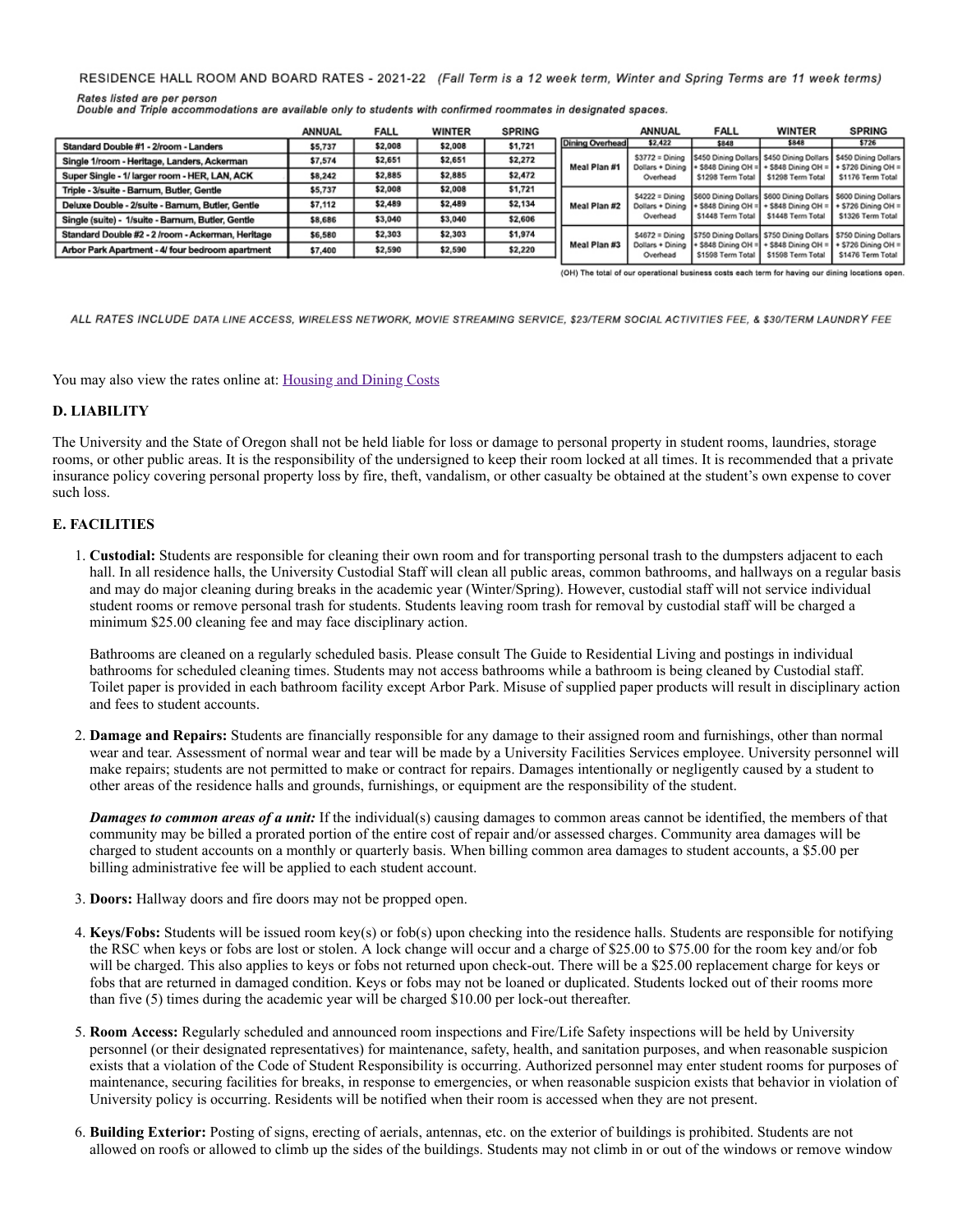screens. University staff will retrieve any articles on the roof, and a charge will be assessed to the student's account. Items should not be stored on the catwalks or in other fire egress pathways.

7. **Use of Facilities:** Unauthorized entry to, or use of, institutional facilities, including buildings and grounds, is prohibited. Use of WOU residential facilities is limited to the residents, their escorted guests and other persons specifically authorized by WOU authorized personnel. The presence of any nonresident of the hall not authorized by WOU authorized personnel at a time other than during regular visiting hours (whether escorted by a resident of that hall or not) or when not an escorted guest of a hall resident constitutes a trespass. Those trespassing on the premises of University residential facilities may be arrested and, if convicted, could be punished under ORS 164.245 or 164.255.

## **F. FIRE/LIFE SAFETY**

- 1. **Inspections:** Under the direction of the State Fire Marshal, residential staff will conduct an initial fire/life safety inspection of all residence halls in October. Students will be given at least 24 hours notice and must grant access, subject only to reasonable delay to ensure proper attire. A follow-up inspection will occur if the initial inspection reveals safety violations. General inspections may also occur throughout the year. See the Fire/Life Safety Guide on the University Housing website for more details.
- 2. **Fire Drills:** Fire Drills will be held once a term to ensure that students are familiar with emergency evacuation procedures. Buildings must be vacated immediately each time the fire alarm sounds. See The Guide to Residential Living for specifics regarding building egress.
- 3. **Tampering with Fire Equipment:** A minimum charge of \$100.00 will be assessed for tampering with fire alarms, smoke detectors, or other fire/life safety equipment (including, but not limited to, disconnecting or removing the battery or by other means rendering the smoke detector inoperable, and the removal of fire EXIT signs).
- 4. **Electrical Appliances/Halogen Lamps/Extension Cords:** Electrical appliances may only be used in their proper places (hall kitchens, and Arbor Park Apartments). Use of blenders, single element burners, toasters, toaster ovens, or any appliance with an exposed heating surface, as well as lamps with any type of halogen bulb are not allowed. All extension cords must be insulated, grounded, and have surge protection.
- 5. **Candles, Incense, and Flammable Materials:** Candles, incense, torches or open flame devices are prohibited in residence halls and apartments. Use of candles and/or incense for birthdays and religious purposes may be allowed within pre-approved, designated areas. (Approved in advance by University Housing petition.)

#### **G. GENERAL POLICIES**

The following are common policies associated with on campus living. Other policies are listed in *The Guide to Residential Living* and the *Code of Student Responsibility*, which are extensions of this contract. Disciplinary action may result if any student is found committing, attempting to commit, or intentionally assisting in the commission of any of the prohibited behaviors listed in the *Code of Student Responsibility, The Guide To Residential Living*, and this contract. For copies of these documents, please contact UH or refer to the WOU website and do a search for these documents.

- 1. **Alcohol:** Alcohol is prohibited on campus with the exception of Arbor Park, where all residents of the apartment are 21 years of age or older and agree to allow alcohol in the apartment. Students under the age of 21 who are found in possession of alcoholic beverages or alcoholic beverage containers or remain in an area where alcohol is being possessed or consumed will face disciplinary action. Students who are 21 or older and provide alcohol to a minor will face disciplinary action.
- 2. **Airflow:** All vents and ducts must remain unobstructed to ensure comfort for all residents.
- 3. **Bathtubs/Showers:** To prevent damage, the shower doors/curtains must be closed when using the bathtub or shower.
- 4. **Bicycles:** Bicycle racks are located outside of each building. Do not lock bicycles to railings or posts. When bringing a bicycle into a building, please carry your bicycle. Riding bicycles or any other wheeled recreational vehicle in the halls is prohibited.
- 5. **Controlled Substances:** Illegal use, possession, or furnishing of controlled substances as defined by chapter 475 of the Oregon Revised Statutes and regulations adopted there under, on University owned and controlled property or at WOU sponsored/supervised activities is prohibited.
- 6. **Dangerous Devices:** Possession, use, or threatened use of firearms, fireworks, ammunition, explosives, chemicals, or any other objects as weapons on University property or at University sponsored or supervised activities, except as expressly authorized by law or University regulation, are prohibited.
- 7. **Guest Conduct:** Students are responsible and financially accountable to the University for the presence and conduct of anyone invited to visit or in whose visit the student has aquiesced. This section does not apply to the conduct of an assigned roommate unless such conduct occurred jointly, concurrently, in concert, or by common plan or design with the student, or was ratified by the student after the fact.
- 8. **Lost or Abandoned Property:** Items left in residence hall rooms or public areas will be inventoried and stored 30 days. After 30 days these items will be discarded. Individuals seeking to retrieve these items should contact University Housing.